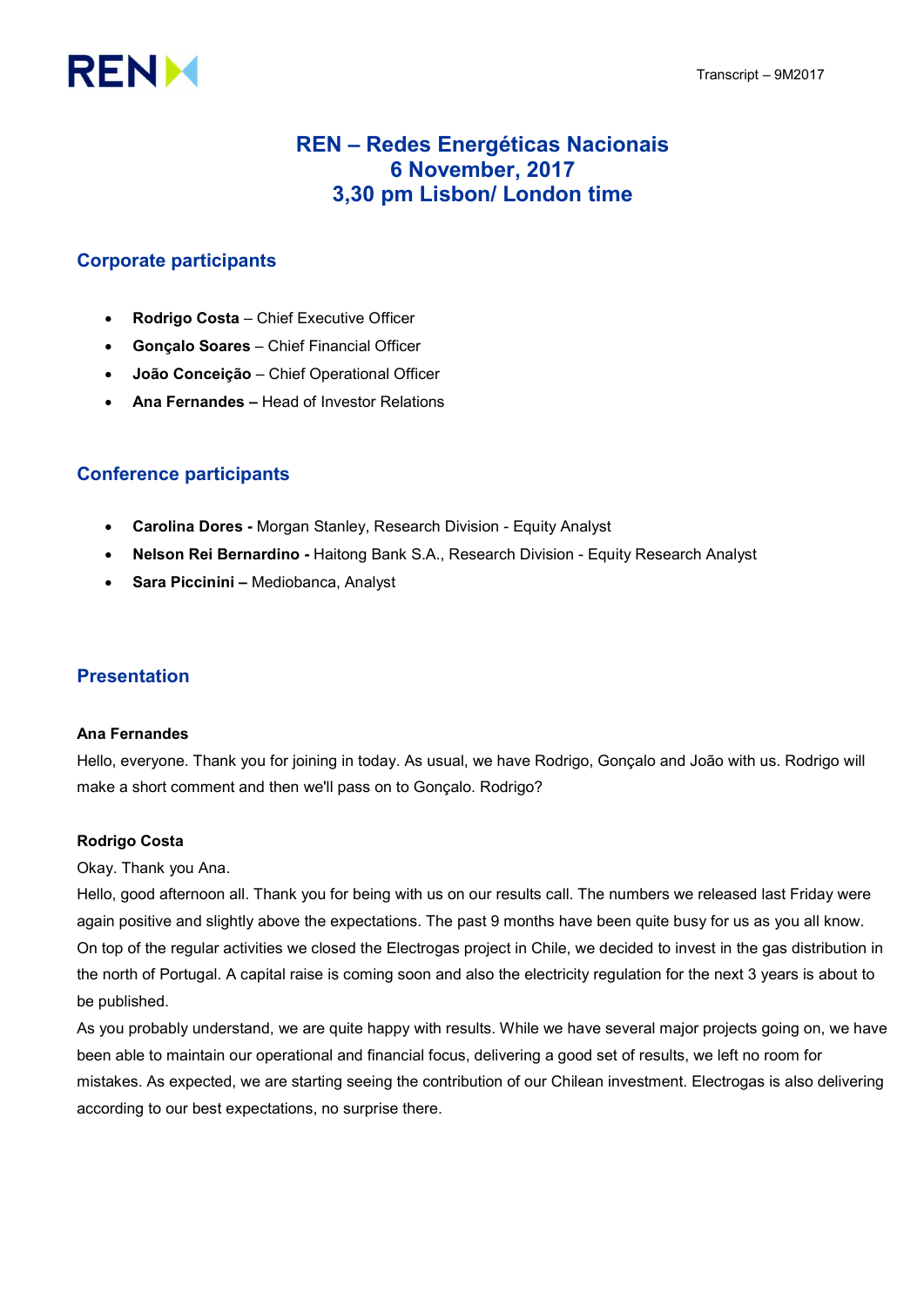EBITDA reached EUR 364.4 million, a 2% increase when compared to the same period in 2016. Electrogas contributed with EUR 5.8 million. On the financial side and as we have observed in the past 2 quarters, the average cost of debt stayed stable at 2.6%, which led to an improvement in net financials. Net income benefited from the improvement in financials, but was again negatively impacted by the energy levy fully accounted for in the first quarter. On (inaudible) front we are doing well as you are aware too.

From an operations perspective, it's worth mentioning a couple of situations, the summer was a tough period for infrastructure service providers in Portugal overall. We had several very large and dramatic forest fires, over 500,000 acres were burned, and worst is that we had over 100 liveslost. At (inaudible) we ended up the fire season with very limited damages, and in fact, we were a key contributor to the firemen come back. Since we kept our forest admission towers corridors very clean. There were an important access road for the firefighters. While at the times, we were very worried with some of the ongoing fires, we are proud to say that REN's people did an outstanding job. Thanks to the technical training, people were very well prepared. Thanks to the people courage, and the infrastructure, we were able to maintain the supply with almost no interruptions and zero accidents.

Although, we closed the acquisition of EDP Gás out of the quarter, we are covering today. We must say that the process is moving along very well without surprises. We have a good plan in place. The new team is great and we are aligned to make the transition very successful.

These are the main topics, I wanted to introduce to you. And now I pass the floor to Gonçalo. He as he usually does, he's going to go through the results and presentation in more detail. And in the end, myself, Gonçalo and João will be available to answer any questions you may have. Gonçalo?

#### Gonçalo Morais Soares

Hello. Good afternoon to you all.

So on Slide #1 the highlights, I think Rodrigo covered almost all of them, so just to say that (inaudible) set of financial results in our opinion. EBITDA being pushed ahead by the consolidation of Electrogas and net profits they were improving also because of the performance of the financial cost.

CapEx in line with our expectations, as you know, we were aiming and we're aiming for a slightly lower CapEx than last year given the fine investments they had -- that we've been made both in Electrogas and now recently in EDP Gás. But S&P sees that I would say completely within our expectations.

Just to again point out a final note on the fact that S&P reaffirmed our rating very recently, which is, I think, very positive given the EDP Gás transaction.

Basically on Slide 2, it's just the main topics, I'll go and move from that one directed to Slide #3.

In Slide #3, you can see that although rates went up a little bit at the beginning of the year, they have been fairly coming down since around April. And so on the full year this year and these are the numbers basically that we are going to have as a (inaudible) for 2017. We have around 6.1% in gas and - 6.3% electricity is the final number and 6.1% in gas.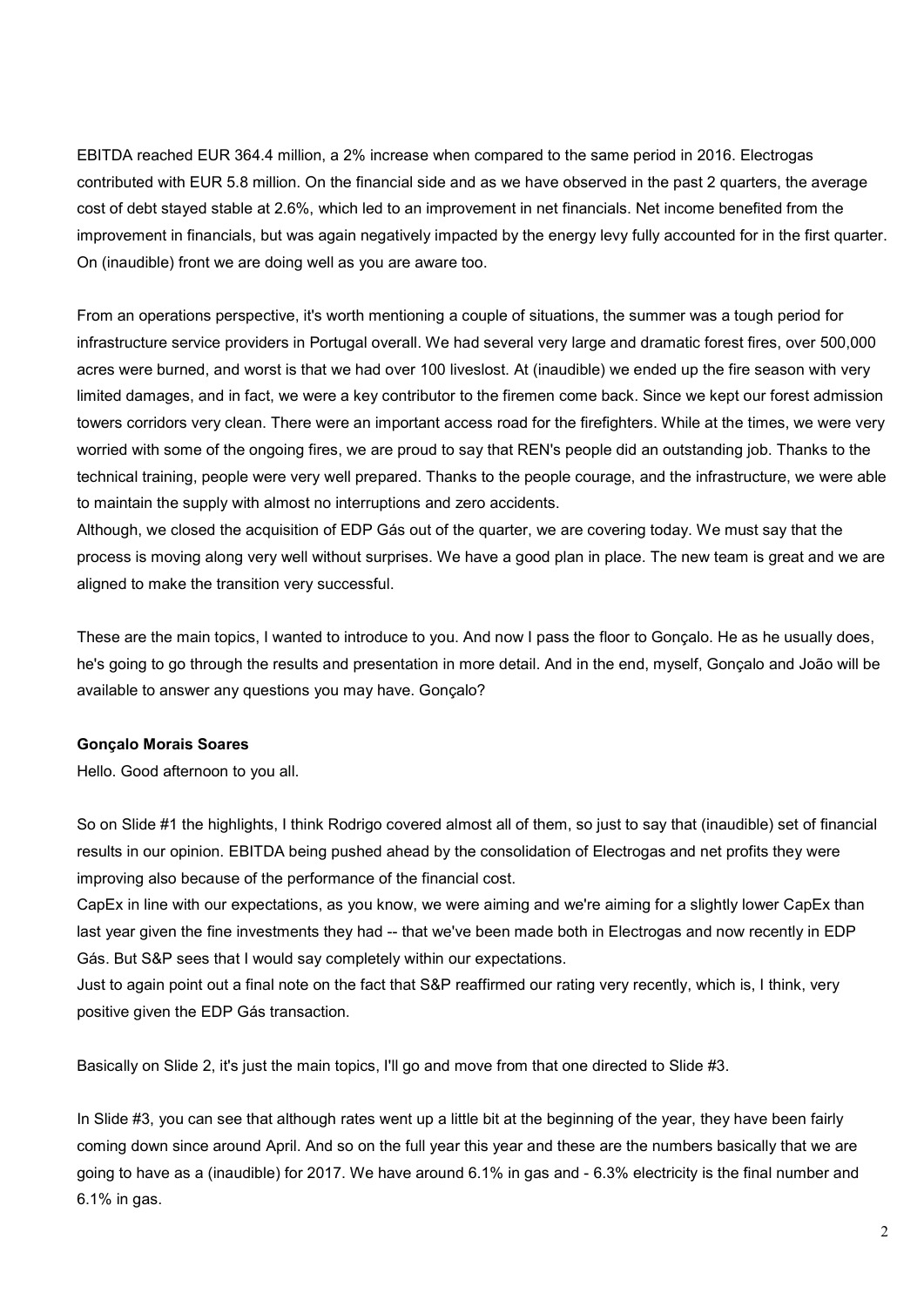In electricity, this is a slight increase versus last year. Given that on average rates went up slightly. In electricity, it's a decrease but because of the fact that it's in the middle of a regulation period versus what happened last year. So how does that translate in final number for us into CapEx. So CapEx, we can see that it is actually growing versus last year at this stage of the year. I'd say that this is -- we now again, I think, as the most of the years, a challenging year for our operating teams, they not only have to deal with, as Rodrigo said, some unforeseen fires across the country but also with some difficulties in terms of lighting and implementations. But the fact is that we are here delivering on the CapEx front. And it should be lower than last year. But as you know it by design since we also intended to do that even the 2 transactions that we did. In terms of transfer throughout they are actually increasing, and we think that, again, they should be a little bit lower than last year, but they are completely inline with what we expect in our budget, actually a little bit above our expectations in the end of the year.

In Slide #5, you can see how that translates into the evolution of the RAB, so the RAB declined a little bit. This doesn't have the transaction of EDP G or as we now call it [REN Portgás]. So what you can see basically is the positive impact on the electricity side, mainly we've been increasing electricity with premium. And on the other side, you see decrease in natural gas because natural gas this year has basically has no material investment and so we just see the depreciation of that. In the full year, you'll see already the impact of the acquisition that was done in the distribution assets.

If you move to Slide #6. Then you can see all of these impacts from that in terms of RAB remuneration. So what you can see on the electricity side is an increase. You basically see that the remuneration is going up and this is basically the impact of the rate of return. So on the fact that rates went up a little bit on average as given, explains more than 3 quarters of what is impacted. On the natural gas side, it's the reverse up on you have a slight decrease on the asset base but you also have a decrease on the average rate. So yes, it actually have a larger decrease on one than the other. And this decrease is negative, which then compensates the positive impact that we have from Electrogas at (inaudible). Let's move now to the cost part. In terms of cost.

You can see on Slide #7, that we're posting an increasing cost around EUR 6 million. But you have to be in mindful of several things because these are mainly either nonrecurring, noncore or costs that are related to revenues, which are also included on the EBITDA line.

So mainly, and you can see that on Slide #8, what you can see on Slide #8 is that core OpEx goes up by EUR 3 million. The rest of the variation you can see that are in several noncore costs mainly in the IPC mechanism, because of the import and export dynamics. In an increase that we did in terms of forest cleaning, which was actually very timely and was done during the first half of this year. And some other costs also relating to initiatives in terms of communication that their -- the regulator had to do.

But if you now focus on the core OpEx, and the core OpEx is growing up around EUR 3 million. Of this EUR 3 million around EUR 2 million relates to transaction and cost. Although they are basically one-off cost. And around EUR 1.7 million relate to these, I'd say revenue related costs, which are induced by more revenue at the terminal because of the extraordinary amount of gas consumption that have -- has had taken place this year in Portugal and that also was reflected into record numbers of both unloading gas at our terminal. So what you basically would see is, if you didn't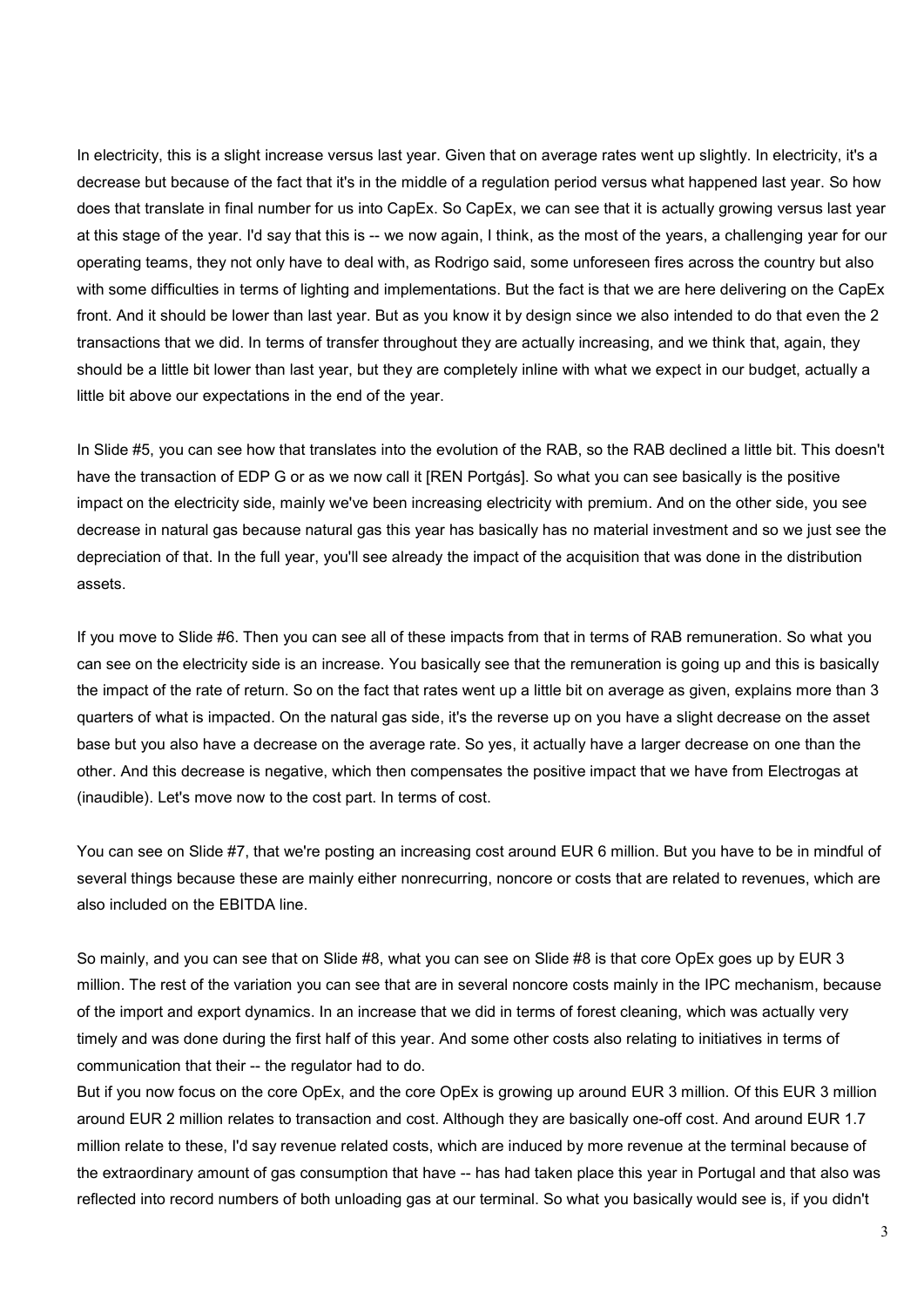take into this account, you'd see core OpEx coming down, which is what you should see, I'd say at the end of the year also. So I'd say at the end of the year, what you should expect is without these non-recurring costs, you can kind of see, I'd say core OpEx come down slightly, which was always our plan.

So that would translate into Slide #9 into the full impact on EBITDA, and basically you can see here what I told you, which is small decrease in assets remuneration being compensated by other revenues, which is these ones that I was talking about and also by Electrogas and give this 2% increase on a year-to-date basis.

Moving to Slide #10. And if you look below EBITDA for depreciation, I'd say no, no news there, very mechanical. In terms of tax is also unfortunately, no news there, so you can still see the full impact of the special levy that makes our effective tax rate be extremely high. But below that, you'd see a normal tax rate of around 27%, which is normally what we pay, 27% to 28%, effective tax rate. And then on the financial results, you see there is a decrease of 30%, so an improvement of almost EUR 19 million, which is basically driven by an improvement on the average cost of debt.

You can see that on Slide #11, the slight effect that net debt goes up and be mindful that net debt is not going up in proportion to the fact that this already includes the acquisition of Electrogas. So as you know this year, we are benefiting from the fact that in previous years, we had to pay more or receive less from the system than we should and now we are recuperating this type of deviations through the normal mechanism. It has a I'd say especially positive impact this year. And so make net debt be growing only EUR 63 million. At the same time, since cost of debt is coming down to EUR 2.6 million, which has been, as we have told you, very favorable since the beginning of the year that is what translates into this phasing in terms of financial costs.

So in Slide #12 you see all of these impacts. So you see this very positive evolution of net income that comes not only from EBITDA, but also from debt below EBITDA even if you exclude the contribution of Electrogas, which is, I'd say not the one off but something that is not included in the previous year. You'd see that there will be some kind of improvement in terms of net income. So - and to close on some financial remarks. So just to say that as, Rodrigo also says both net profit and recurrent net profit are, I'd say, at very healthy levels and growing at very healthy levels. And we continue to manage and not only the regulated asset parts but all the financial costs very well. We have in this quarter achieved another or continue to tick the box on the strategic plan so that we can come to the end of this 3 years with all of the objectives that we had set out, accomplished. And I think we are doing so by not only this acquisitions but by maintaining the financial focus and the growth in Portugal.

And finally, I just wanted to make a very brief comment relative to the capital increase. As you know, this is planned to occur until the end of the year, this is EUR 250 million rights issue. So we cannot really give you any more exact information as of now. But what we can give you is that it will be included before the year end and we are proceeding with the [explanatory] relating to this given that the final approval of the transaction was already made in the beginning of October.

So with this, I conclude the presentation and as Rodrigo said, we'll open the floor for any questions that you may have. Thank you very much.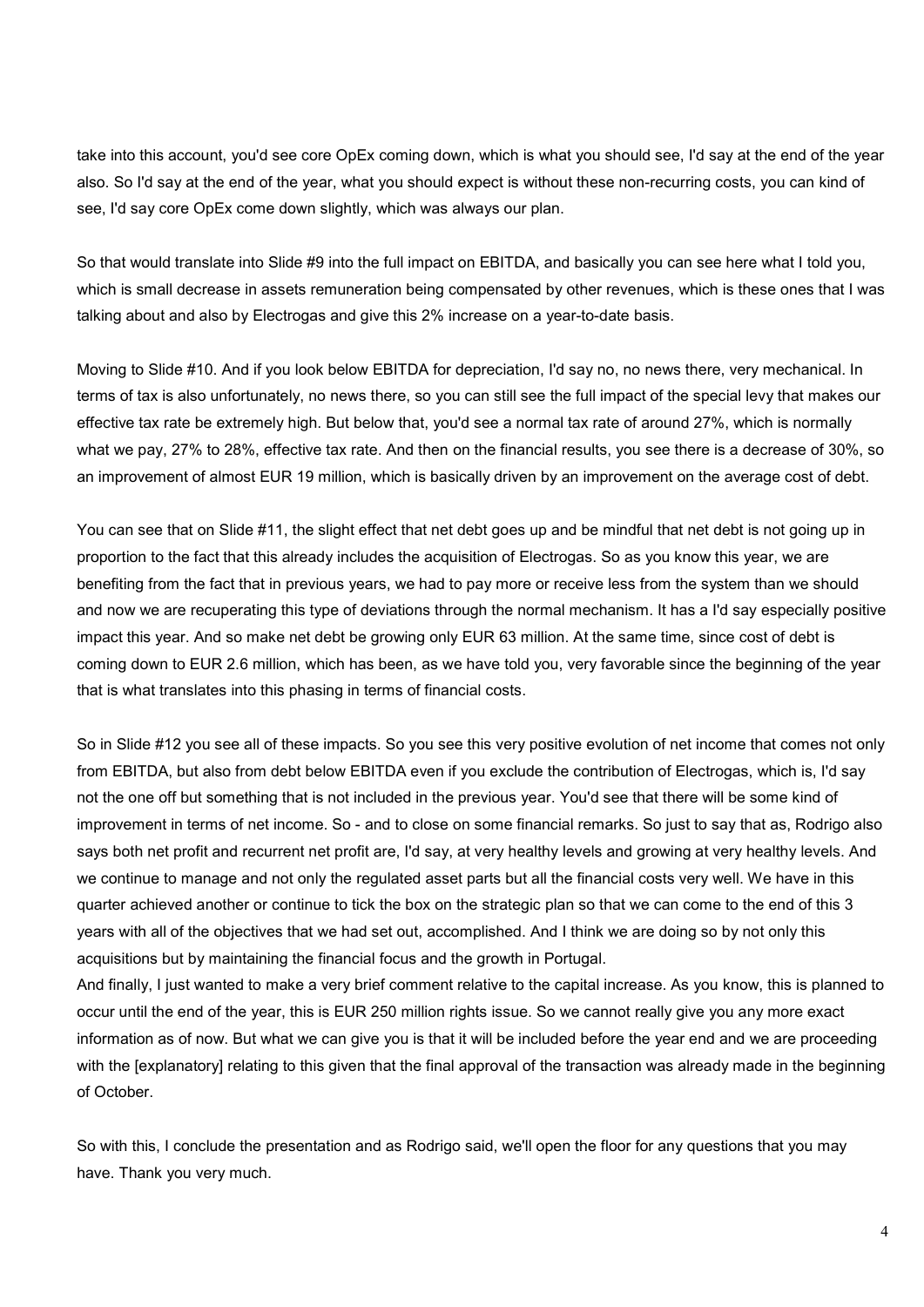## Q&A

#### Carolina Dores

I have two. First one is, we've the draft proposal for the regulatory review of 2018, which was published by the regulators. We saw there was quite tough for the electricity distribution, I wanted to see if you can give us a little bit of guidance or some sense of what do you think it was for transmission. And my second question is related to this increased cost from the ITC mechanism that is said on the electricity, because we are increasing the LNG terminal, that is a pass through. Is that immediately reflected on revenues or should we see around EUR 3 million higher revenues from 2018 when you recover this cost?

Gonçalo Morais Soares - REN - Redes Energéticas Nacionais, SGPS, S.A. - CFO and Executive Director The call just went out so I'm sorry for that. But please go ahead with the question?

#### Carolina das Dores

Do you want me to repeat the question?

#### Gonçalo Morais Soares

Yes, please.

#### Carolina das Dores - Morgan Stanley, Research Division - Equity Analyst

Okay. Now its Carolina from Morgan Stanley. I have two questions. One, the regulator published the draft proposal for electricity distribution and transmission revenues for next year. We have seen that it's been quite tough for distribution because of the transition from accounting on – from (inaudible) to IFRIS. I wanted to see if we're seeing something similar for transmission as well. Basically if you can give us some guidance of what do you expect transmission revenues should be next year. And my second question is related to the rising cost that you mentioned, Gonçalo, that it will pass through is around on the LNG terminal electricity cost in the ITC. Does the rising cost came immediately - had the counterpart from revenues this year or should we see the EUR 3 million higher revenues from 2018 -- the reimbursement in 2018?

#### João Conceição

This is Joaõ Conceição speaking. Starting from your first question on the regulatory pay. You have to take into account what the regulator did basically on the parameters was an adjustment taking into account the reality mainly, the levels of the treasury bills and so on. On what concerns to electricity, we can say that we -- the outcome we consider it to be quite stable. Because despite this -- these updates which reflect basically all the financial numbers. Apart from that, what concerns to incentives the regulator was quite stable in maintaining the majority of the regulatory framework that we have until now. We kept the premium on the new CapEx. The OpEx revenue kept was almost inline with what we have. The efficiency targets are inline with what we have today. So in all we can say that the outcome was consider by us as a stable outcome. In terms of your second question.

It's indeed true, so this rising cost is more than offset by an increase in revenues this year, because it has just to do with the higher activity in the terminal therefore, you are entitled to have higher revenues.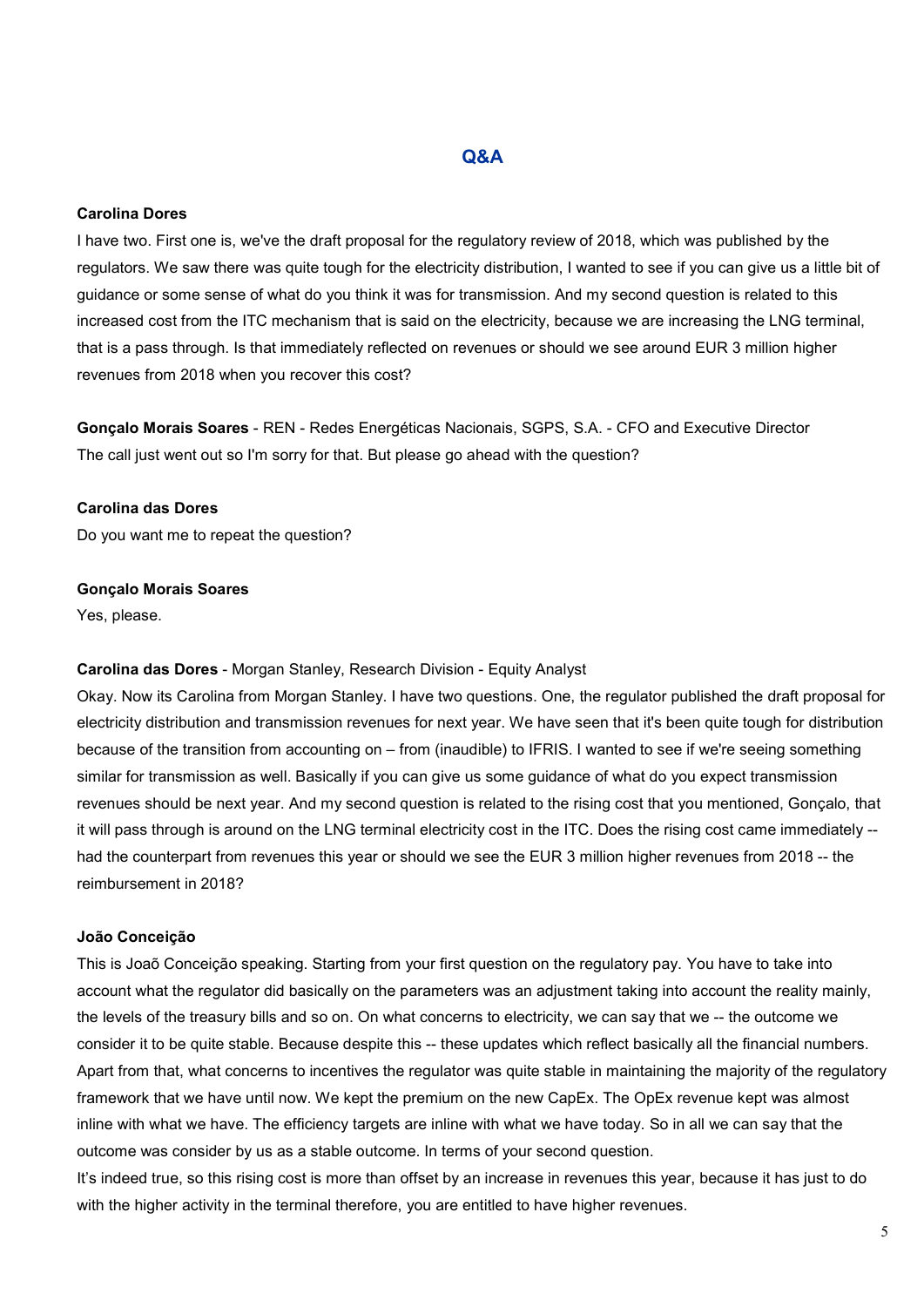#### Sara Piccinini

I would like to ask you a general comment on the regulation. If you are happy with the outcome of the regulator. The second question is on Electrogas. It is continuing to post positive results for -- quarter-on-quarter. If you can explain us what is driving this positive performance. And what is the contribution of Electrogas that you expect by year end. The third question is on CapEx. I know that you already explained that it should be lower than last year, but the question is, if you see EUR 170 million for the year end as a realistic number and this means an acceleration of the CapEx in this last quarter as you basically did also last year. That's it for now.

#### João Conceição

This is João again starting for the regulation. Well, this like I told in the last question, I would say that the stability was something that we considered to be the outcome of the regulatory framework. And the regulator reset the rate of return, as you know, the starting point will be [5.5]%. These inputs and the market conditions could have been in place. But besides that and what concerns to all the majority of the incentives and the regulatory framework, the regulator decided to keep up almost everything constant. The indexation mechanism as the curve has exactly the same slope as before. In what concerns to new CapEx, the premium was kept at 75 basis points. In terms of OpEx, the targets are also, in line with what we have today.

#### Gonçalo Morais Soares

In relation to your second question, there isn't anything special in Electrogas. So there is around EUR 6 million of impact. So there isn't anything special. They are basically delivering on targets with what they promise. It's just the normal kind of every quarter and delivering on what they said that they would. There are some (inaudible) they are already in the accounts which are related as I told you to the transaction itself, but one thing is that transactional cost, which I'd say I put aside, the impact itself is as valid as I told you. It is completely inline with what was expected and almost a mathematical kind of increase quarter-on-quarter. I'm sorry, what was your last question exactly on the CapEx, just to clarify?

#### Sara Piccinini

Yes, if you see EUR 170 million for both electricity and gas, let's say a realistic number, for this year, yes.

#### Gonçalo Morais Soares

What we have told you is that EUR 170 million was what was last year. So although I'm not going to give you very precise guidance because that's not what we used to do. What we have told you is that for some reason we need to go below that value a little bit by design because since we have a lot of investment being made not only in Electrogas, but also in the EDP and the distribution assets. So we kind of reduced and pushed a little bit less on the accelerator on those projects. And that being said, we are going to be kind of within that range or in this case more or less that's the low value of the average range that we have on average for the period and in our business plan that we gave you a few years ago. So that's the logic. So the number itself is going to be below the lower level but on average, which is what we are looking at. We are trying to maintain the promise that we made relative to the average yearly CapEx for the business plan. Okay?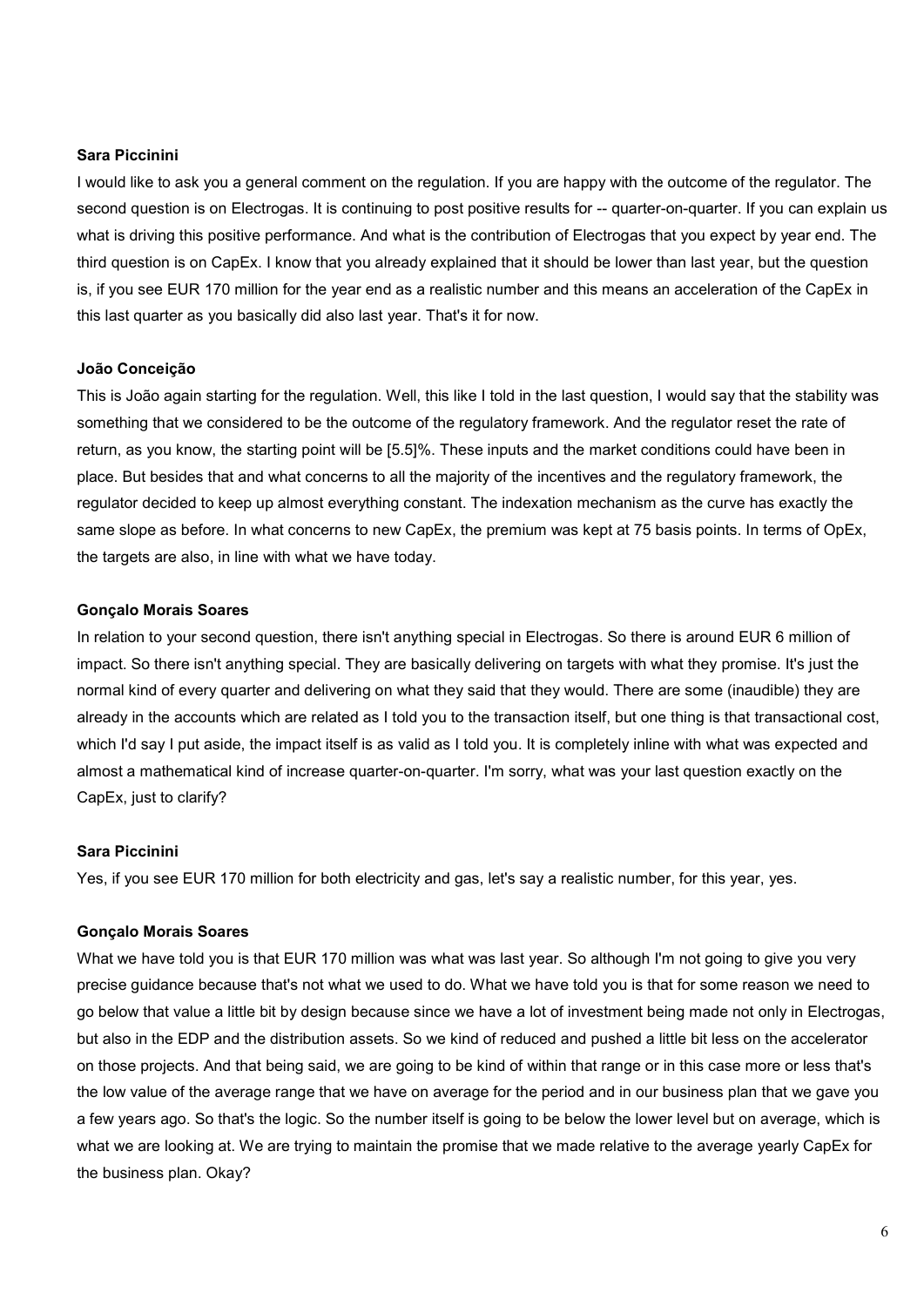#### Rodrigo Costa

Just to say that over all, annexing the point that Gonçalo mentioned and João. 3 years ago when we designed our business plan, we knew the type of pressures that we will go through. We have a country that is under economic pressure then it was -- we were expecting that the regulation would not become softer over the years. And at the same time, we knew that we would have to find the right opportunities to keep even if it is a granural level of growth that we wanted to have some growth. And I think, that's what we've been achieving both with Electrogas deal also with EDP deal. And I think overall, we are quite happy with the fact that we have been able to compensate the potential lack of growth in Portugal.

#### Nelson Rei Bernardino

Just a couple of short questions to clarify. The capital increase timing is now is that your full discretion. Or is there some intermediate steps you're going to go through? And could you let us know when you will be able to give us some more detail on the contributions from [REN Portgás]?

#### Rodrigo Costa

Hello, so as you know, in a normal capital increase process, you have to have documents and things approved by the capital markets regulator.

We're in that phase now, so we have to wait for also and these results to come out, this is important and relevant information for that process. We are now as we've told you, I'd in the final stages of the approval process in the sense that as I said, we want to have this concluded by year end. So that is as specific as I can be relative to the(inaudible) I cannot (inaudible) any more specific. Okay? But I'd say that everything is going according to plan and we have extremely constructive relationship with CMVM. And I think, it's moving along within our expectations. Relative to the contributions of [REN Portgás]. Again, I think you have to wait a little bit more. I think, on the prospectus that will come out to the capital increase you will have enormous information relative to that. We are going to make a lot of information available to you. And then of course, in the final year accounts you will have that more. But as the capital increase process will formally start, I think also that Ana will be freer to share some additional information that she has with you relative to this company within the information that is shared in the perspective. Okay. So just bear with us a little bit more and we'll start sharing a little bit more information relative to REN Portgás.

#### Ana Fernandes

Okay. Rodrigo, would you like to say something or?

#### Rodrigo Costa

Just to close. Well, first thank you for being with us on the call. As usual our information is sometimes a little bit boring but we like it to be that way.

We try to be as much predictable we can and transparent for sure we are. And with that, I think, in the coming weeks we will have to share more (inaudible) Ana, who is going to be on point. And probably some of us also will be on the road and we will see some of you in the next few weeks. With that, thank you, everybody for being with us today.